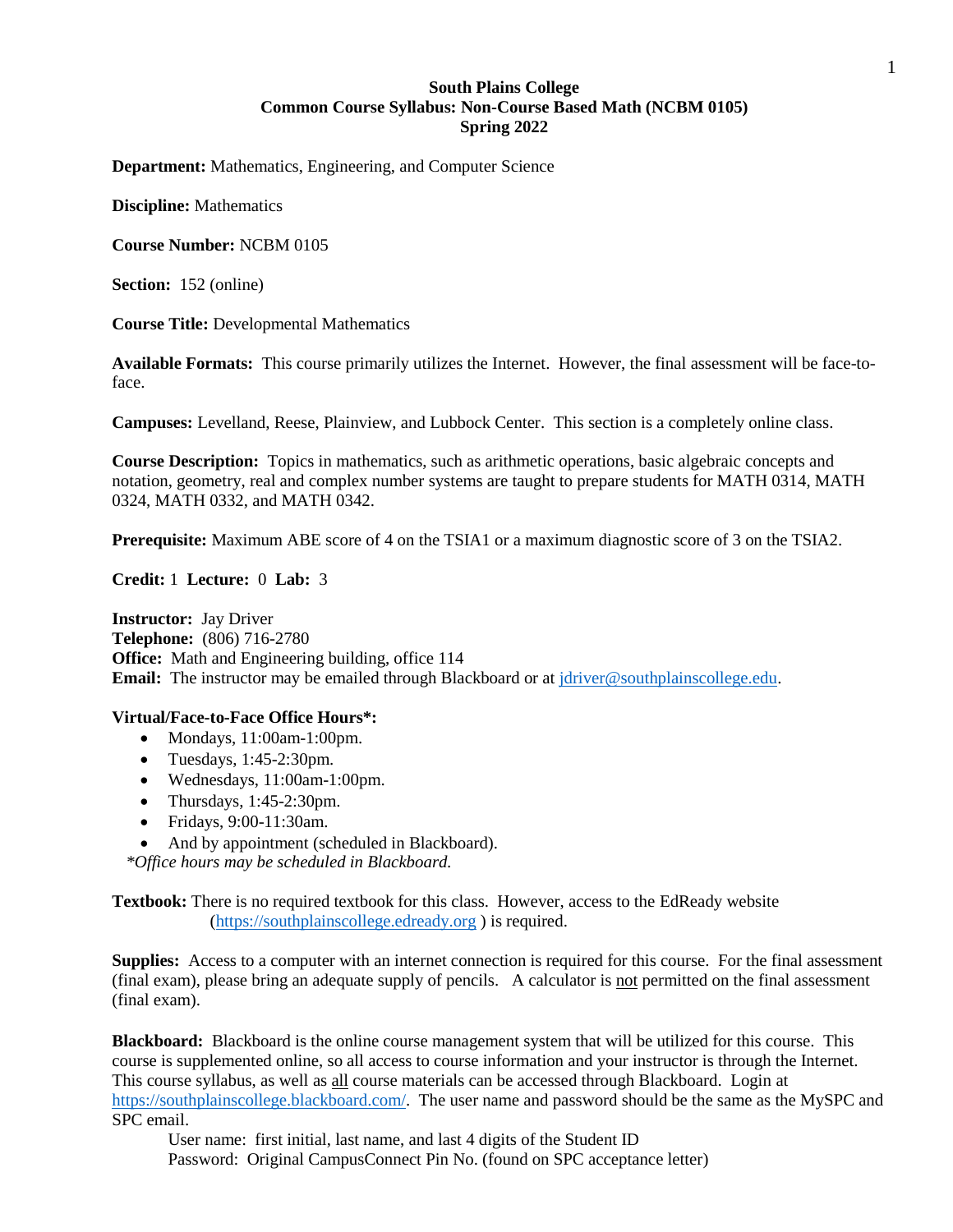Questions regarding Blackboard support may be emailed to [blackboard@southplainscollege.edu](mailto:blackboard@southplainscollege.edu) or by telephone to 806-716-2180.

**Student Learning Outcomes:** Upon completion of this course and receiving a passing grade, the student will be able to:

- 1. Use appropriate symbolic notation and vocabulary to communicate, interpret, and explain mathematical concepts.
- 2. Define, represent, and perform operations on real numbers, applying numeric reasoning to investigate and describe quantitative relationships and solve real world problems in a variety of contexts.
- 3. Use algebraic reasoning to solve problems that require ratios, rates, percentages, and proportions in a variety of contexts using multiple representations.
- 4. Apply algebraic reasoning to manipulate expressions and equations to solve real world problems.
- 5. Use graphs, tables, and technology to analyze, interpret, and compare data sets.
- 6. Construct and use mathematical models in verbal, algebraic, graphical, and tabular form to solve problems from a variety of contexts and to make predictions and decisions.

**Student Learning Outcomes Assessment:** Students must take a written end-of-semester assessment (final exam) covering the information from EdReady.

The class will cover topics from the following units of study in the EdReady system:

- 1) Whole Numbers
- 2) Fractions & Mixed Numbers
- 3) Decimals
- 4) Ratios, Rates, and Proportions
- 5) Percents
- 6) Real Numbers
- 7) Solving Equations
- 8) Exponents and Polynomials
- 9) Factoring
- 10) Geometry
- 11) Complex Numbers.

**Course Evaluation:** EdReady will evaluate the student's mastery of each math concept and provide the student with a score between 0 and 100. The student's goal is to earn an EdReady score of at least 90, which should provide a strong background of mathematical understanding for the final assessment (final exam). At the end of the semester, the student will take a written assessment (final exam) that will determine the student's final course grade for this NCBM 0105 course. The student will schedule a time with the instructor to meet face-to-face for the written assessment (final exam). Performance on this final exam assessment will result in a pass or fail grade for the course. The student must score at least a 70% on the final exam assessment to pass the NCBM 0105 course. A grade of 'P' is assigned for a passing grade, while a grade of 'F' for a failing grade. In order to be fully prepared for the final assessment, it is strongly recommended that the student master enough topics in the EdReady system to obtain a score of at least 90.

**Attendance/Student Engagement Policy:** Attendance and effort are the most important activities for success in this course. The instructor maintains records of the student's engagement throughout the semester. The student will be required to communicate with the instructor at least once per week for the duration of this course. Failure to communicate at least once per week with the instructor will result in the student being dropped from the course.

### **Getting Started in EdReady:**

Inside your Blackboard course, you will find a link to EdReady. After clicking this link, you should find an area on the screen to enter a goal key. The area should look similar to:

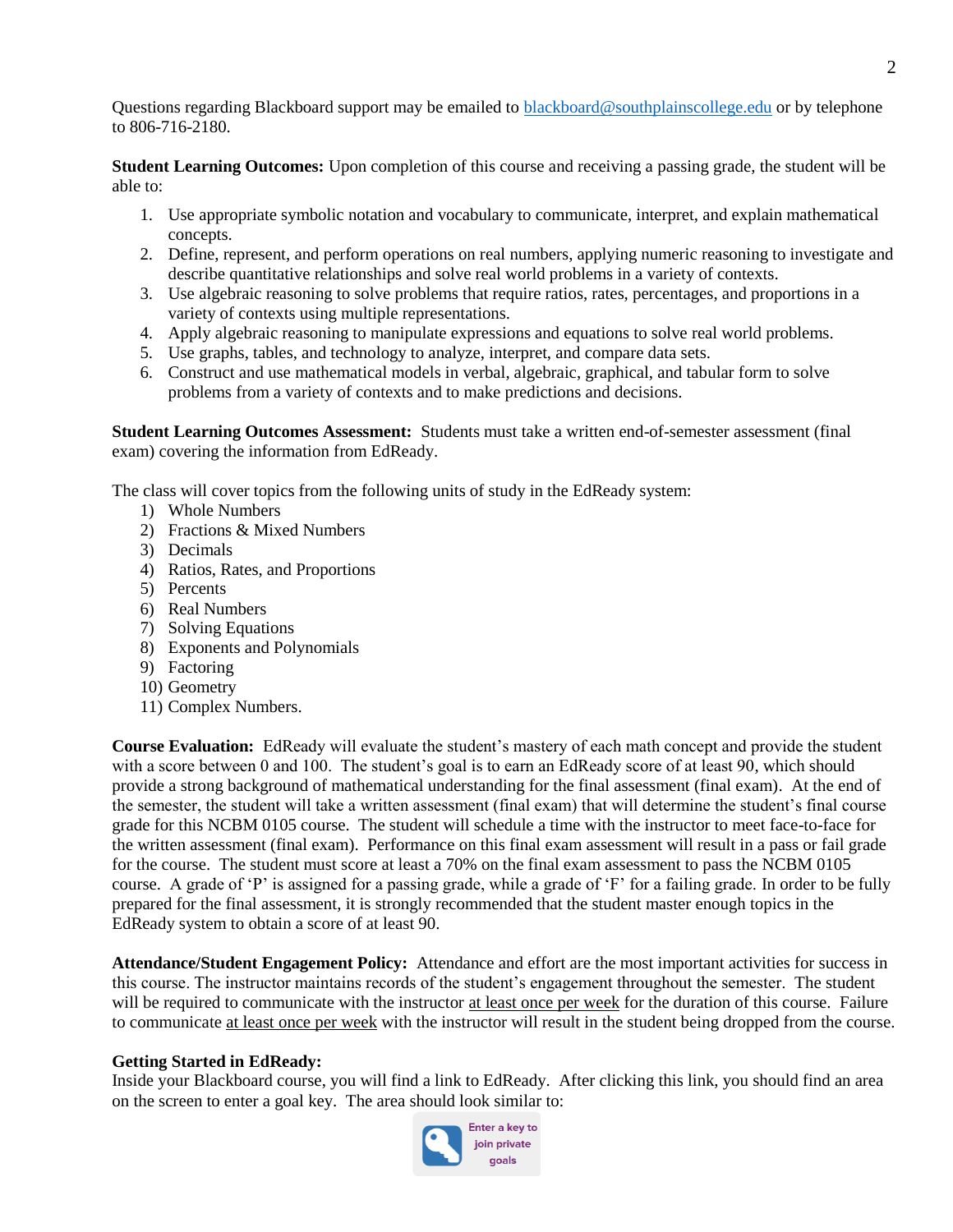Your goal key for this course is: **Driver0105Sp22** This goal key is case-sensitive, so make sure to provide the correct upper- and lower-cases of the letters.

Once into the correct goal, you will take an initial diagnostic test.

# **Taking the Initial Diagnostic Test:**

- Please allow at least one hour for this test. However, if you need more time or need to step away, there is an option to save and exit.
- After completing this initial diagnostic test, contact your instructor for next steps to complete the requirements for this course.

## **SPC Tutors**

Tutoring is FREE for all currently enrolled students. Make an appointment or drop-in for help at any SPC location or online! Visit the link below to learn more about how to book an appointment, view the tutoring schedule, get to know the tutors, and view tutoring locations.

<http://www.southplainscollege.edu/exploreprograms/artsandsciences/teacheredtutoring.php>

## **Tutor.com**

You also have 180 FREE minutes of tutoring with tutor.com each week, and your hours reset every Monday morning. Log into Blackboard, click on the tutor.com link on the left-hand tool bar and grab a session with a tutor. You can access tutor.com tutors during the following times:

Monday – Thursday: 8pm-8am

6pm Friday – 8am Monday morning

For questions regarding tutoring, please email [tutoring@southplainscollege.edu](mailto:tutoring@southplainscollege.edu) or call 806-716-2538.

**Academic Integrity (Plagiarism and Cheating Policy):** "Complete honesty is required of the student in the presentation of any and all phases of course work. This idea applies to quizzes of whatever length as well to final examinations, to daily reports, and to term papers." *(SPC General Catalog)*

Plagiarism violations include, but are not limited to, the following:

- 1. Turning in a paper that has been purchased, borrowed, or downloaded from another student, an online term paper site, or a mail order term paper mill;
- 2. Cutting and pasting together information from books, articles, other papers, or online sites without providing proper documentation;
- 3. Using direct quotations (three or more words) from a source without showing them to be direct quotations and citing them; or
- 4. Missing in-text citations.

Cheating violations include, but are not limited to, the following:

- 1. Obtaining an examination by stealing or collusion;
- 2. Discovering the content of an examination before it is given;
- 3. Using an unauthorized source of information (notes, textbook, text messaging, internet, apps) during an examination, quiz, or homework assignment;
- 4. Entering an office or building to obtain an unfair advantage;
- 5. Taking an examination for another;
- 6. Altering grade records;
- 7. Copying another's work during an examination or on a homework assignment;
- 8. Rewriting another student's work in Peer Editing so that the writing is no longer the original student's;
- 9. Taking pictures of a test, test answers, or someone else's paper.

It is the aim of the faculty of South Plains College to foster a spirit of complete honesty and a high standard of integrity. The attempt of any student to present as his or her own any work which he or she has not honestly performed is regarded by the faculty and administration as a most serious offense and renders the offender liable to serious consequences, possibly suspension. *(SPC General Catalog)*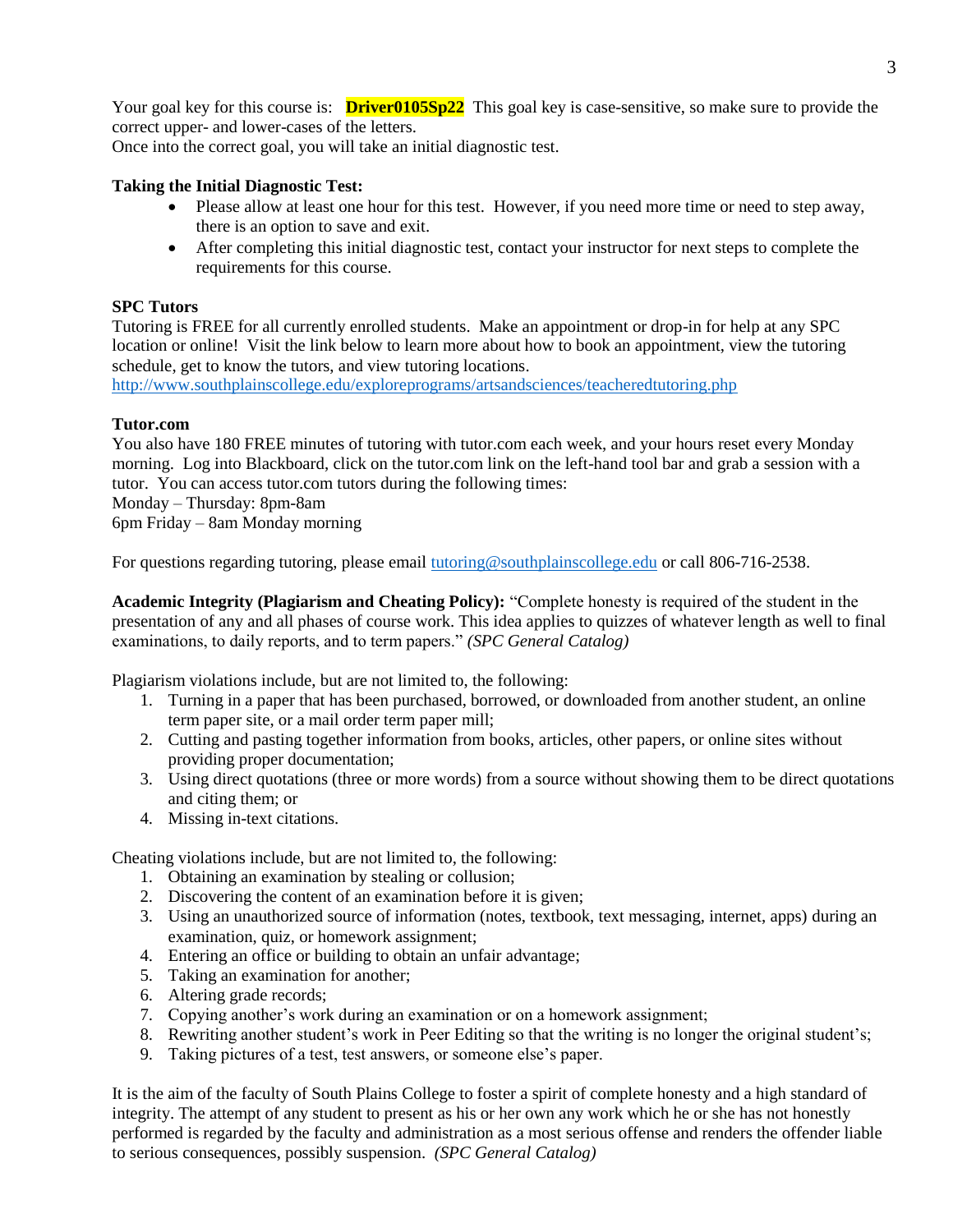Plagiarism and cheating are not tolerated in this course. Under the policies of South Plains College, punishment for cheating may include no credit (failing) on the assignment, quiz, exam, or the course.

**COVID Syllabus Statement:** It is the policy of South Plains College that as a condition of on-campus enrollment, all students are required to engage in safe behaviors to avoid the spread of COVID-19 in the SPC community. There will be no requirement for face coverings at any location on any South Plains College campus or classroom. Faculty, staff, or students may continue to wear a mask voluntarily, but there will be no requirements for face coverings in any circumstance. Students who believe they have been exposed or may be COVID-19 positive, must contact Health Services, DeEtte Edens, BSN, RN at (806) 716-2376 or [dedens@southplainscollege.edu.](mailto:dedens@southplainscollege.edu)

If you are experiencing any of the following symptoms please do not attend class and either seek medical attention or get tested for COVID-19.

- Cough, shortness of breath, difficulty breathing
- Fever or chills
- Muscles or body aches
- Vomiting or diarrhea
- New loss of taste and smell

Please also notify DeEtte Edens, BSN, RN, Associate Director of Health & Wellness, at [dedens@southplainscollege.edu](mailto:dedens@southplainscollege.edu) or 806-716-2376.

**Student Code of Conduct Policy**: Any successful learning experience requires mutual respect on the part of the student and the instructor. Neither instructor nor student should be subject to others' behavior that is rude, disruptive, intimidating, aggressive, or demeaning**.** Student conduct that disrupts the learning process or is deemed disrespectful or threatening shall not be tolerated and may lead to disciplinary action and/or removal from class.

**Diversity Statement:** In this class, the teacher will establish and support an environment that values and nurtures individual and group differences and encourages engagement and interaction. Understanding and respecting multiple experiences and perspectives will serve to challenge and stimulate all of us to learn about others, about the larger world and about ourselves. By promoting diversity and intellectual exchange, we will not only mirror society as it is, but also model society as it should and can be.

**Disability Statement:** Students with disabilities, including but not limited to physical, psychiatric, or learning disabilities, who wish to request accommodations in this class should notify the Disability Services Office early in the semester so that the appropriate arrangements may be made. In accordance with federal law, a student requesting accommodations must provide acceptable documentation of his/her disability to the Disability Services Office. For more information, call or visit the Disability Services Office at Levelland (Student Health & Wellness Office) 806-716-2577, Reese Center (Building 8) 806-716-4675, or Plainview Center (Main Office) 806-716- 4302 or 806-296-9611.

**Nondiscrimination Policy:** South Plains College does not discriminate on the basis of race, color, national origin, sex, disability or age in its programs and activities. The following person has been designated to handle inquiries regarding the non-discrimination policies: Vice President for Student Affairs, South Plains College, 1401 College Avenue, Box 5, Levelland, TX 79336. Phone number 806-716-2360.

**Title IX Pregnancy Accommodations Statement:** If you are pregnant, or have given birth within six months, Under Title IX you have a right to reasonable accommodations to help continue your education. To [activate](http://www.southplainscollege.edu/employees/manualshandbooks/facultyhandbook/sec4.php) accommodations you must submit a Title IX pregnancy accommodations request, along with specific medical documentation, to the Director of Health and Wellness. Once approved, notification will be sent to the student and instructors. It is the student's responsibility to work with the instructor to arrange